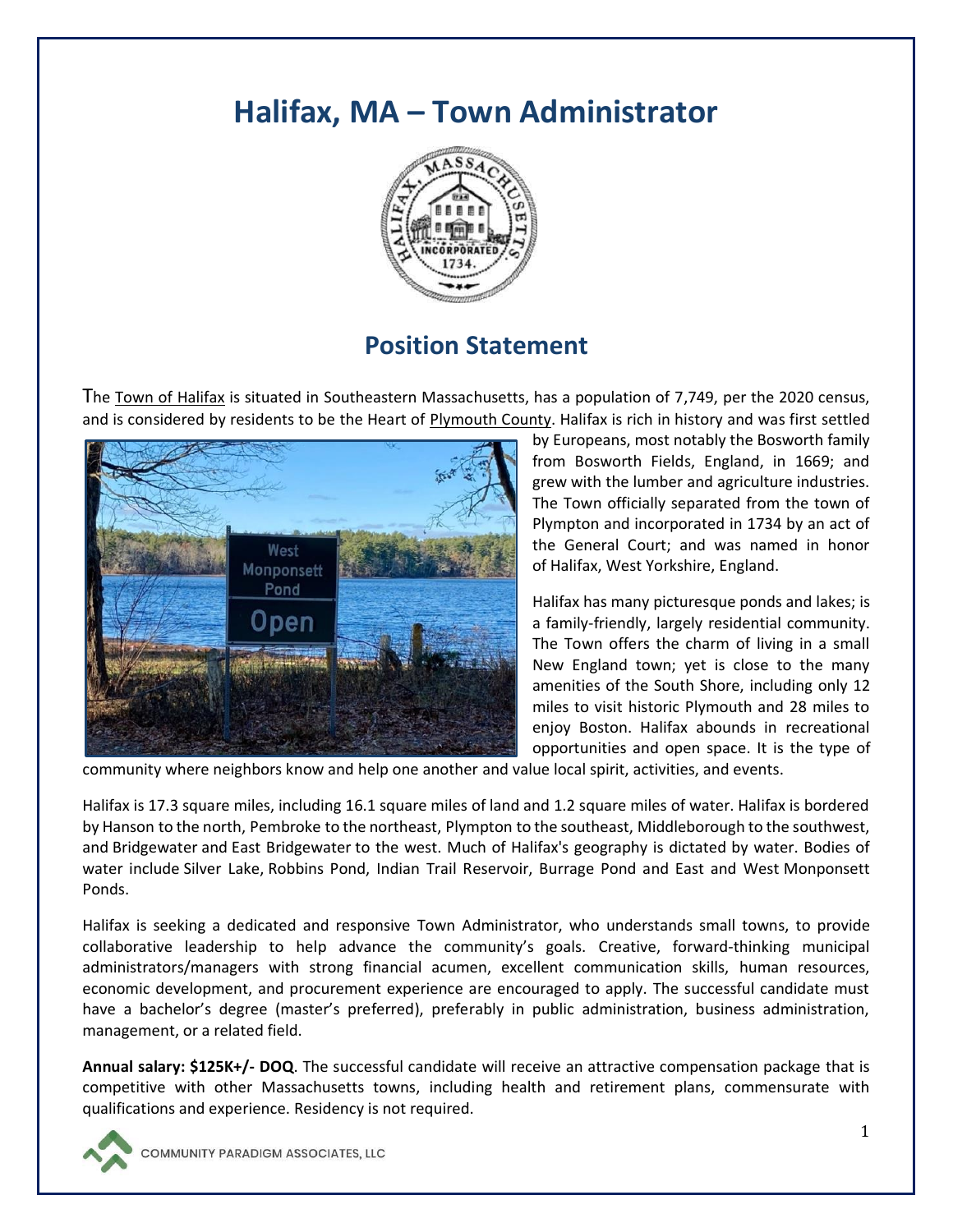#### **ECONOMY**

Halifax consists primarily of residential properties with approximately 560 local businesses. The Town supports appropriate economic development that does not detract from its character. A few of the larger employers in Halifax include a major nationwide retailer and a well-known supermarket chain. According to Metro South [Chamber of Commerce](https://metrosouthchamber.com/) data, Halifax has a labor force of 4,576 people and 2.7% unemployment. The median household income is \$92,774. Halifax's total assessed value in FY22 was approximately \$1.16 billion, according to the [Massachusetts Department of Revenue's Division of Local Services](https://www.mass.gov/orgs/division-of-local-services), which represents an increase of 1.3% from FY21. Residential properties account for approximately 90.4% of the Town's total assessed value, while commercial properties account for approximately 5.3%, industrial for about 2.6%, and personal property for approximately

1.7%. The median FY22 residential property value was \$411,324. While the Town's year-round population is primarily middle-income, 4.9% of residents are living in households with incomes below the poverty level.

#### **CENSUS DATA**

According to th[e U.S. Census estimates](https://www.census.gov/quickfacts/fact/table/halifaxtownplymouthcountymassachusetts/AGE295219) for 2015-2019, the Town of Halifax's racial composition is 96.2% white, 2.3% Black or African American, .7% Hispanic or Latino, .4% Asian, .4% two or more races, and .1% American Indian and Alaska Native. The median household annual income is approximately \$92,774, which is higher than the state median household annual income of \$81,215. The Town is demographically like the state. For example, the under-18 years cohort in Halifax is at 21.2% in the 2019 U.S. Census estimates versus 19.6% for the state. And, in the under-5 years cohort, Halifax has 4.8% of its population, while the state has 5.2%. Similarly, in the 65 years and over cohort estimate, Halifax is at 15.2% while the Commonwealth's is 17%. The median age of Halifax residents is estimated to be at 41.7 years, while the median age for the state is 39.5 years.

#### **Important Links:**

- **[Town of Halifax](https://www.halifax-ma.org/)**
- **[By-Laws and Halifax Town Code](https://www.halifax-ma.org/town-administrator/pages/laws-halifax-town-code)**
- [Halifax Master Plan](https://www.halifax-ma.org/planning-board/pages/master-plan)
- [Annual Town Reports](https://www.halifax-ma.org/town-accountant/pages/annual-town-report)
- **[Fiscal Year Budgets](https://www.halifax-ma.org/town-accountant/pages/fiscal-year-budgets)**
- **[Financial Policies](https://www.halifax-ma.org/sites/g/files/vyhlif4496/f/uploads/financialpolicies.pdf)**
- **[Financial Audits](https://www.halifax-ma.org/town-accountant/pages/financial-audits)**
- [FY21 OPEB Report](https://www.halifax-ma.org/sites/g/files/vyhlif4496/f/uploads/gasb74_75_fy21_report_toh_-_2021-09-13.pdf)
- [Route 106 Corridor Study](https://www.halifax-ma.org/sites/g/files/vyhlif4496/f/uploads/route106studydraft.pdf)
- **Integrated Municipal Vulnerability** [Preparedness and Hazard Mitigation Plan](https://www.halifax-ma.org/sites/g/files/vyhlif4496/f/uploads/halifax_integrated_municipal_vulnerability_preparedness_and_hazard_mitigation_plan_20210630.pdf)
- **[Housing Production Plan](https://www.halifax-ma.org/sites/g/files/vyhlif4496/f/uploads/affordable.housing.plan_.pdf)**

#### **COMMUNITY SERVICES**

[Beth Israel Deaconess Hospital,](http://www.bidplymouth.org/) an acute care 164-bed complex in Plymouth and [Signature Healthcare Brockton](https://www.signature-healthcare.org/locations/brockton-hospital-(1))  [Hospital,](https://www.signature-healthcare.org/locations/brockton-hospital-(1)) an acute care 216-bed complex in Brockton, serve Halifax residents. Halifax is approximately 35 miles from Logan Airport in Boston and 54 miles to T. F. Green airport in Providence, Rhode Island. Routes 58 and 106 are Halifax's main highways; and the Kingston-Route 3 line of the MBTA Commuter Rail has a station near Route 36. There are several banks, medical offices, places of worship, small grocery stores and local businesses, restaurants, and two major supermarket and retail chains.



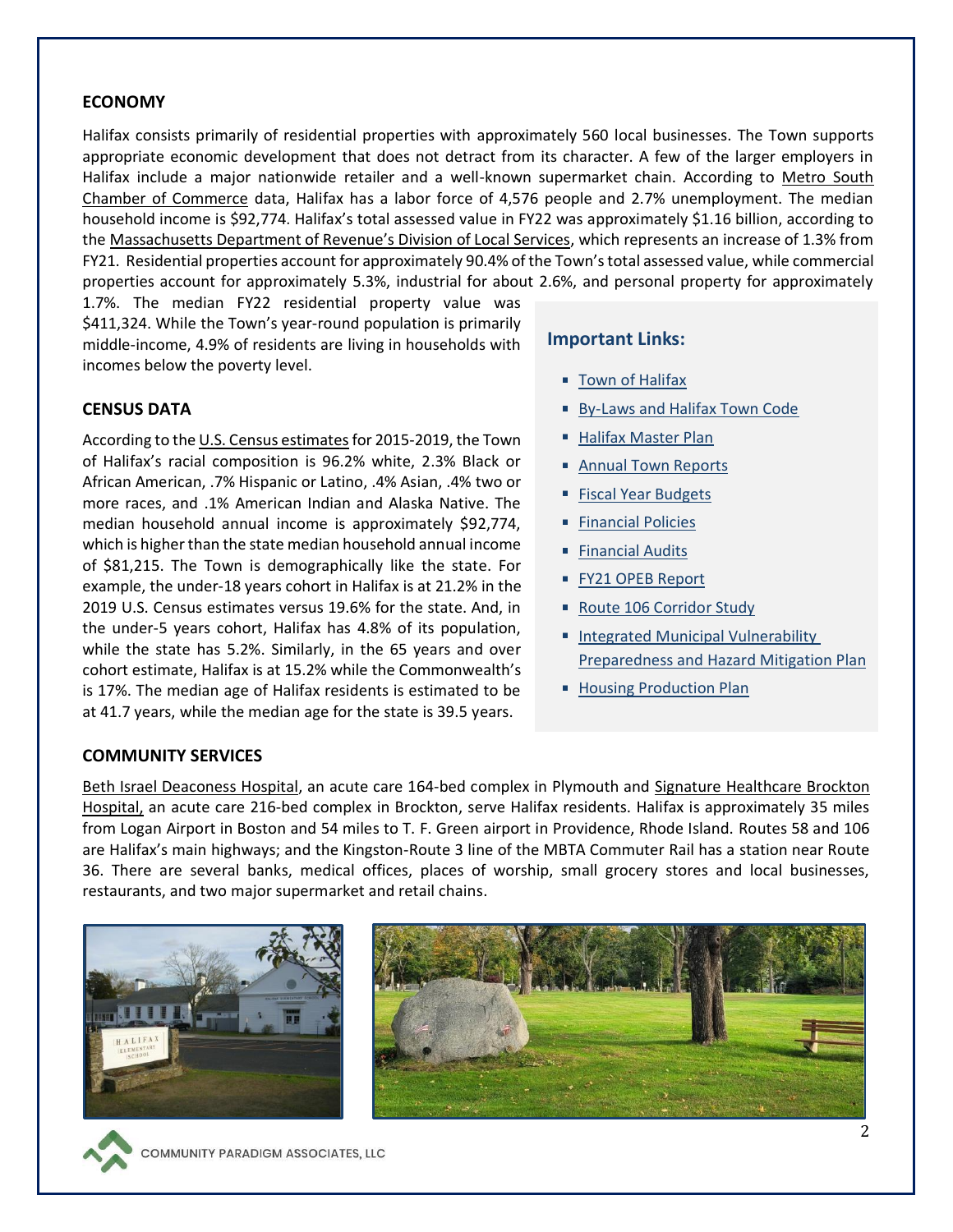### **Government**

Halifax's executive branch of government is a three-membe[r Board of Selectmen](https://www.halifax-ma.org/board-selectmen) that serves as the governing body of the Town. Board members are elected to staggered three-year terms to oversee all matters impacting the interest and welfare of the community. They are responsible for ensuring that Town government is responsive to

and reflective of community needs and values.

The Board of Selectmen appoints the Town [Administrator](https://www.halifax-ma.org/town-administrator) to oversee the general operation of Town governance; implement the broad policy directives of the Board of Selectmen for the attainment of yearly goals; and to conduct the daily administration of the affairs of the Town. Specifically, the Town Administrator administers and coordinates Town departments, personnel, and programs for the effective delivery of governmental services to the Halifax's residents.

In accordance with it[s Town Code and By-Laws,](https://www.halifax-ma.org/town-administrator/pages/laws-halifax-town-code) Halifax has an Open Town Meeting form of



government. Town By-Laws state that Annual Town Meeting shall be held on the second Monday of May each year and can only be opened with a quorum of at least 100 registered voters. Special Town Meetings may be convened as deemed necessary by the Board of Selectmen or petition of voters. There are approximately 6,041 registered voters in Halifax.

Halifax elects three representatives to serve on the Silver Lake School Committee of which the Town is a member. The Town also has an elected five-member Halifax Elementary School Committee. Other elected positions include the Assessor, Library Trustees, Planning Board, Board of Health, Moderator, Park Commissioner, Town Clerk, Town Treasurer/Collector, Housing Authority and Water Commissioner. Additionally, the Town appoints citizens to numerous boards and commissions to conduct municipal operations, including the Capital Planning and Finance Committees. A listing of the various committees and the respective appointing authorities is contained within the [Halifax 2020 Annual Report.](https://www.halifax-ma.org/board-selectmen/pages/annual-town-reports)

#### **EDUCATION**

Halifax is a member of th[e Silver Lake Regional School District,](https://www.slrsd.org/) along with Plympton and Kingston. The three towns operate their own elementary schools, with middle school students attending [Silver Lake Regional Middle School](https://www.slrsd.org/index.php?cID=240) and high school students attending [Silver Lake Regional High School,](https://www.slrsd.org/index.php?cID=233) [Halifax Elementary School](https://hes.slrsd.org/) is located between the library and fire station in the town center and serves students from K-6. Approximately 96% of Halifax's residents ages 25 and older have a high school diploma. About 31% of residents ages 25 and older hold a bachelor's degree or higher advanced degree.

#### **WATER & PUBLIC WORKS**

Halifax does not have a Wastewater Treatment Facility or a Department of Public Works. Various individual departments, including Highway, Tree Warden, Water Department, Municipal and School Building Committee, and Recycling and Solid Waste Department, have responsibility for and jurisdiction over programs and activities that would normally fall under a Department of Public Works.

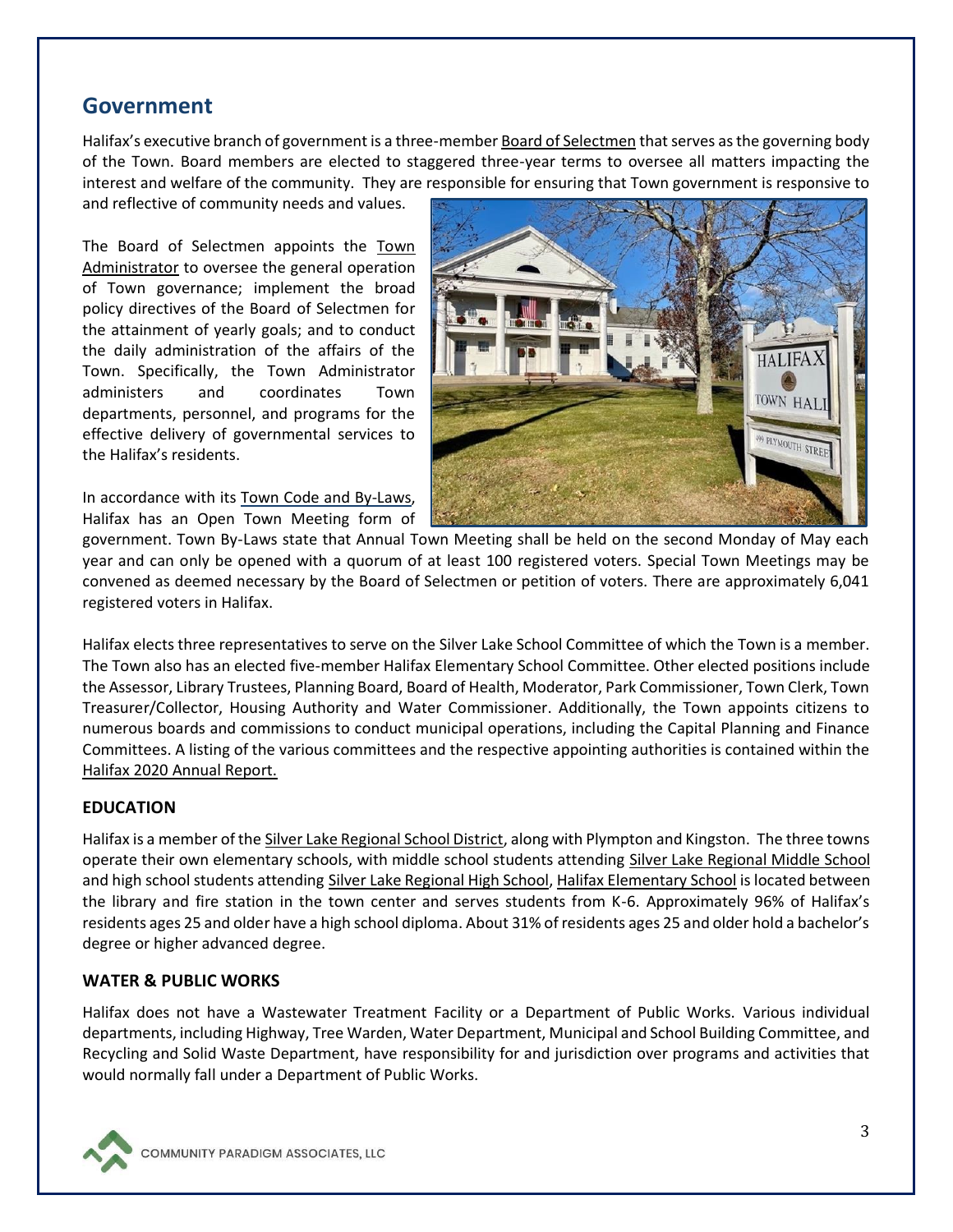#### **HOUSING**

There are approximately 2,904 housing units in Halifax, with about 90% comprised of owner-occupied units and 1.6% subsidized housing inventory (SHI) units. The median price of a single-family home from 2015 – 2019, per the U.S. Census, was \$299,300; while the FY22 median residential value of owner-occupied homes has increased to \$411,324.

#### **OPEN SPACE AND RECREATION**

Halifax Open Space and Recreation priorities, as excerpted from the [2010 Master Plan,](https://www.halifax-ma.org/planning-board/pages/master-plan) identify preserving the Town's natural, historic, and scenic character; protecting the Town's many bodies of water, ponds, streams, and flood plains; expanding recreational opportunities for all residents; developing open space linkages with adjacent communities, and encouraging broader citizen participation in planning, conservation, and recreation activities. Halifax currently offers numerous outdoor active and passive recreation opportunities, including Burrage Pond, Monponsett Beaches, Striar Conservancy, Richmond Park, Halifax Town Green, Halifax Open Play Space, and more.

#### **PUBLIC SAFETY**

The [Halifax Police Department](https://www.halifax-ma.org/police-department) works diligently to protect and serve the community; and has 12 full-time, one parttime, and eight on-call members. The [Halifax Fire](https://www.halifax-ma.org/fire-department)  [Department](https://www.halifax-ma.org/fire-department) has 12 full-time and 19 on-call members whose mission is to protect the life and property of residents, businesses, and visitors through the efficient and effective delivery of fire suppression, emergency medical services and community risk reduction programs. Police, Fire and Emergency Medical Services utilize the Regional Old Colony Communications Center for dispatch.

#### **HOLMES PUBLIC LIBRARY & COUNCIL ON AGING**

The [Holmes Public Library](https://holmespubliclibrary.org/) is popular with residents who enjoy its various collections as well as its abundant



### **Finances**

Halifax's FY22 operating budget is approximately \$25.85 million, with 53% of the budget dedicated to the public school system. The FY22 Police Department budget is approximately \$1.5 million; Fire Department \$1.43 million; Water enterprise \$793,386; Highway Department \$947,346; and Recycling enterprise \$411,014. Property taxes account for the major source of revenue for the Town, generating approximately \$18.85 million in revenue, which is 71% of the budget. The Town stabilization fund has a balance of \$929,541, plus \$300,000 appropriated at the 2020 Annual Town Meeting. Halifax has budgeted conservatively over the years and has a healthy free cash balance. Additional financial information is available on the [Town website.](https://www.halifax-ma.org/town-accountant)

Halifax has an FY21 Moody's rating of Aa+, which reflects the Town's strong financial position and healthy residential tax base with approximately 90% of the Town's assessed value attributable to residential uses. The FY22 tax rate was set at a single rate of \$16.01 per \$1,000 valuation.



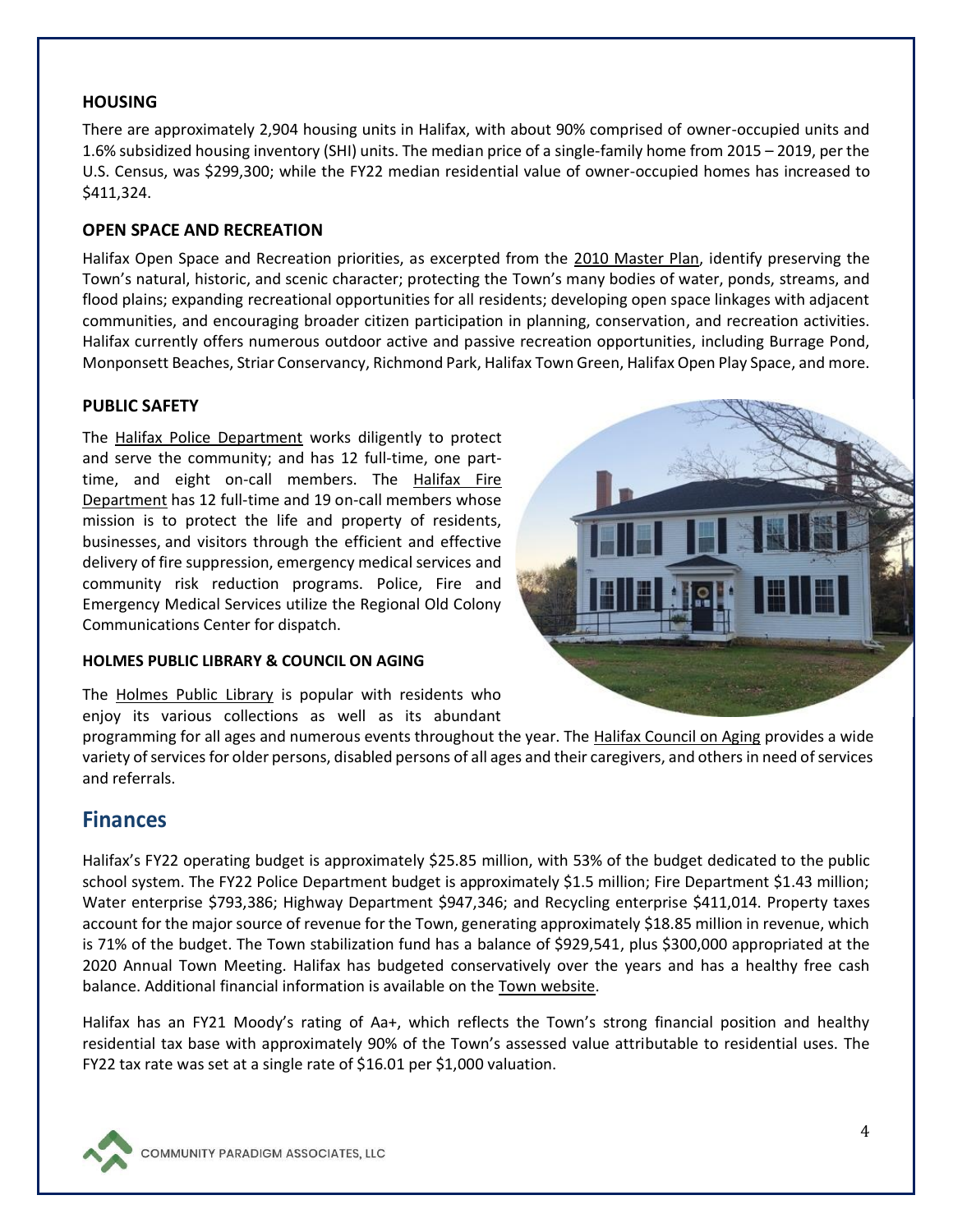## **Challenges and Opportunities**

The Town of Halifax is fortunate that elected and appointed officials as well as dedicated Town employees and volunteer board members strive to ensure Town government is proactively implementing best practices and serving the community. There are, however, some challenges, and opportunities for growth, in the areas of capital and strategic planning, human resources, and economic development, including:

- Development of a detailed five-year capital plan and long-term strategic plan to guide Town planning and ensure Town departments are working toward unified goals.
- Aging Municipal buildings, including the fire station and council on aging, need significant repair and/or replacement.
- Continuing RFP process to purchase identified land for a future public safety/municipal complex and sourcing funding is important as the Town does not currently have land to accommodate it.
- **F** Formalizing human resources processes to ensure best practices, consistency, and equitable compensation and benefits for all employees.
- Undertaking a wage and personnel study to ensure Halifax is offering a competitive wage for employees with the goal of maintaining staff and succession planning.
- Beginning effort to update Master Plan and other proactive planning initiatives and tools.
- Researching grant opportunities to help fund economic development needs, infrastructure improvements planning initiatives and more.

### **Upcoming Projects:**

- *Town Meeting and Town Report Preparation*
- *Complete Streets Program*
- *Electricity Aggregation*
- *Green Communities Participation and Reporting*
- *Municipal Vulnerability Planning*
- *Solar Field on Capped Landfill RFP*
- *ADA Self-Evaluation and Transition Plan*
- *Council on Aging Building Project*
- *Town Website Renewal*
- *Master Planning Initiative*
- *Pine Street Bridge Repairs RFP*
- *LED Streetlight Conversion*